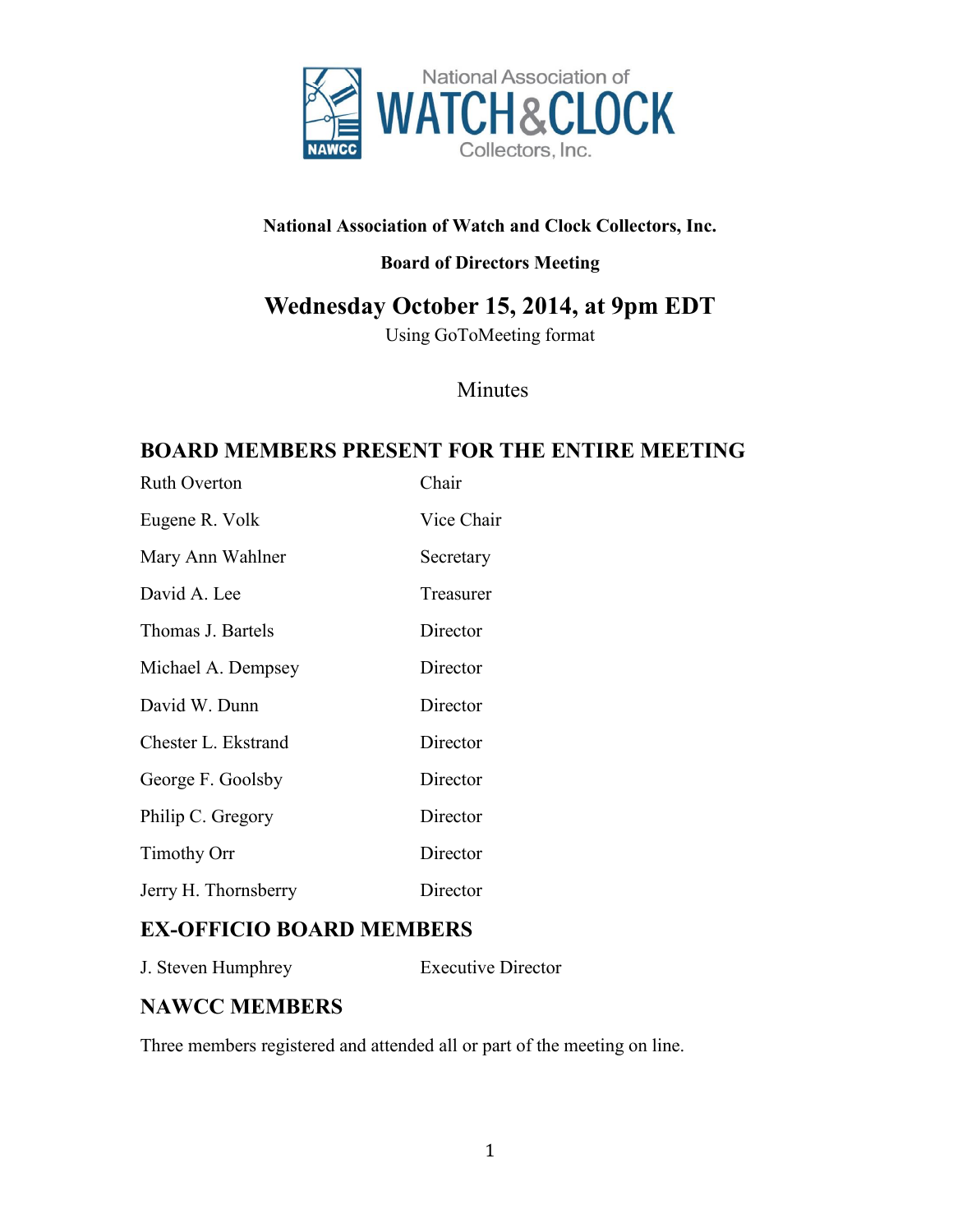# **CALL TO ORDER October 15, 2014**

With a quorum established, Chair Ruth Overton called the meeting of the Board of Directors of the National Association of Watch and Clock Collectors to order at 9:03 pm EDT.

Chair Overton made the following announcements:

•All voting will be by roll call.

•Directors wishing to speak must receive permission from the Chair.

•Vice Chairman Volk will assume control of the meeting should the Chair lose connection.

**MOTION:** Made by Secretary Wahlner, seconded by Vice Chair Volk: That the Board approves the agenda to include all expected business.

**Motion carried**. Voting Yea: Bartels, Dempsey, Dunn, Ekstrand, Goolsby, Gregory, Lee, Orr, Overton, Thornsberry, Volk, Wahlner. Voting Nay: None: Absent: None.

**MOTION:** Made by Secretary Wahlner, seconded by Vice Chair Volk: That the Board approve the Minutes of the September 2014 Board Meeting.

**Motion carried**. Voting Yea: Bartels, Dempsey, Dunn, Ekstrand, Goolsby, Gregory, Lee, Orr, Overton, Thornsberry, Volk, Wahlner. Voting Nay: None: Absent: None.

**MOTION:** Made by Secretary Wahlner, seconded by Director Dunn: That the Board appoint Election America, 147 E. 2nd Street, Suite 102, Mineola, NY 11501 as the official agent for the 2015 NAWCC election

**Motion carried**. Voting Yea: Bartels, Dempsey, Dunn, Ekstrand, Goolsby, Gregory, Lee, Orr, Overton, Thornsberry, Volk, Wahlner. Voting Nay: None: Absent: None.

**MOTION**: Made by Secretary Wahlner, seconded by Vice Chair Volk: That the NAWCC Bylaws – Article 1, Board of Directors, Section 6, Meetings, last paragraph be amended by striking the entire paragraph and substituting:

"In all months when the Board does not have a physical meeting, outstanding business may require board meetings that will be held utilizing electronic or other means in accordance with policies established by the Board in the Standing Rules. Agendas for all meetings of the Board will be presented according to such policies." (To be added to the 2015 Official Ballot)

**Motion carried**. Voting Yea: Dempsey, Dunn, Ekstrand, Overton, Thornsberry, Volk, Wahlner. Voting Nay: Bartels, Goolsby, Gregory, Lee, Orr: Absent: None.

The B&P Committee recommendation was postponed to the November Meeting.

The **EXECUTIVE DIRECTOR**, Steve Humphrey, made the following comments: There are a lot of things going on at Headquarters right now. The quarterly report specifying those items will be out in the next few days. We are down only 13 members this past month. The budget is in good shape except for the physical plant maintenance including the roof compressors.

The following **ANNOUNCEMENTS** were made by CHAIR OVERTON: